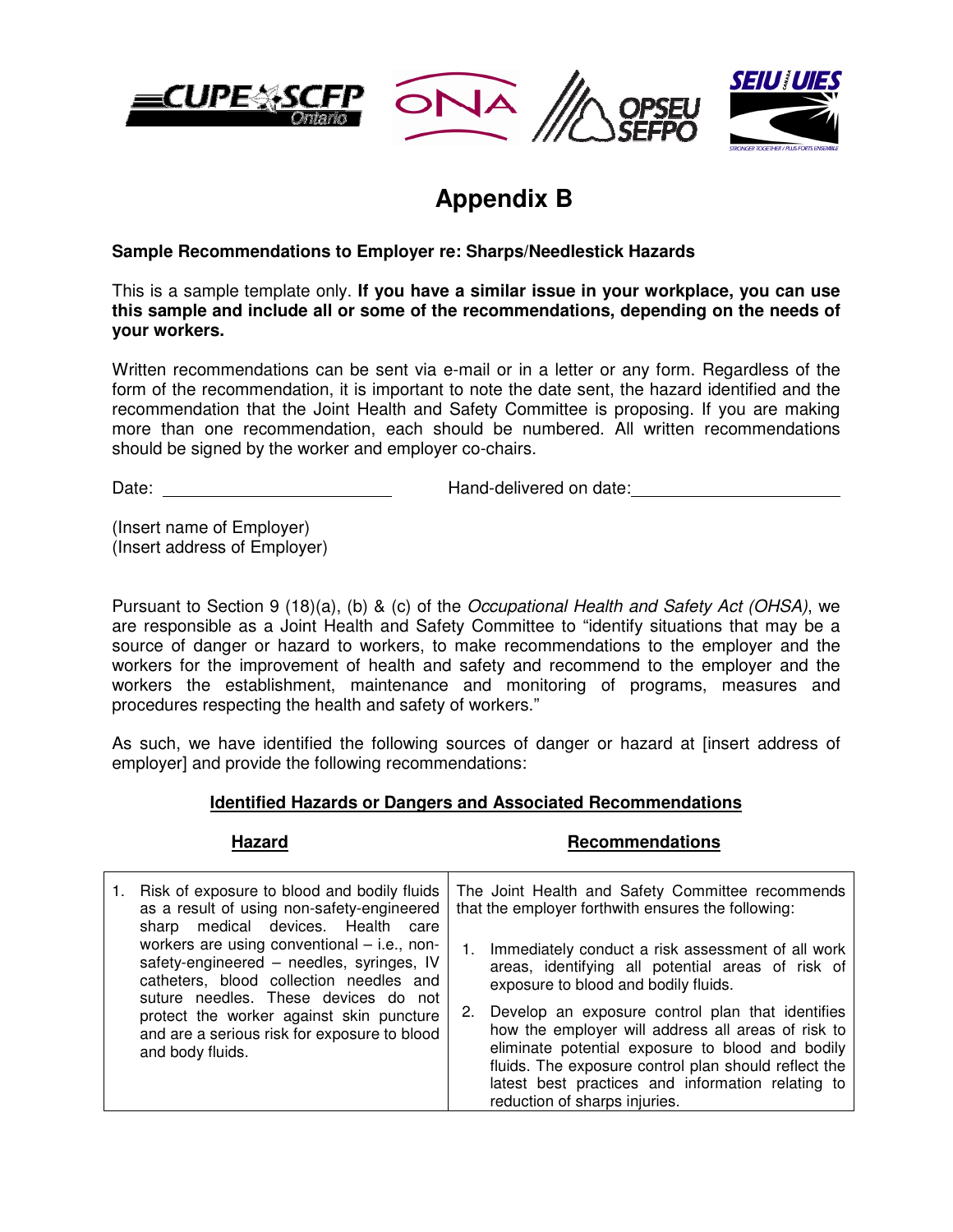Pursuant to S. 9 (20), an employer who receives written recommendations from a committee shall respond in writing within 21 days. Therefore, we look forward to receiving your written response to our recommendations within 21 days, i.e., by [enter date].